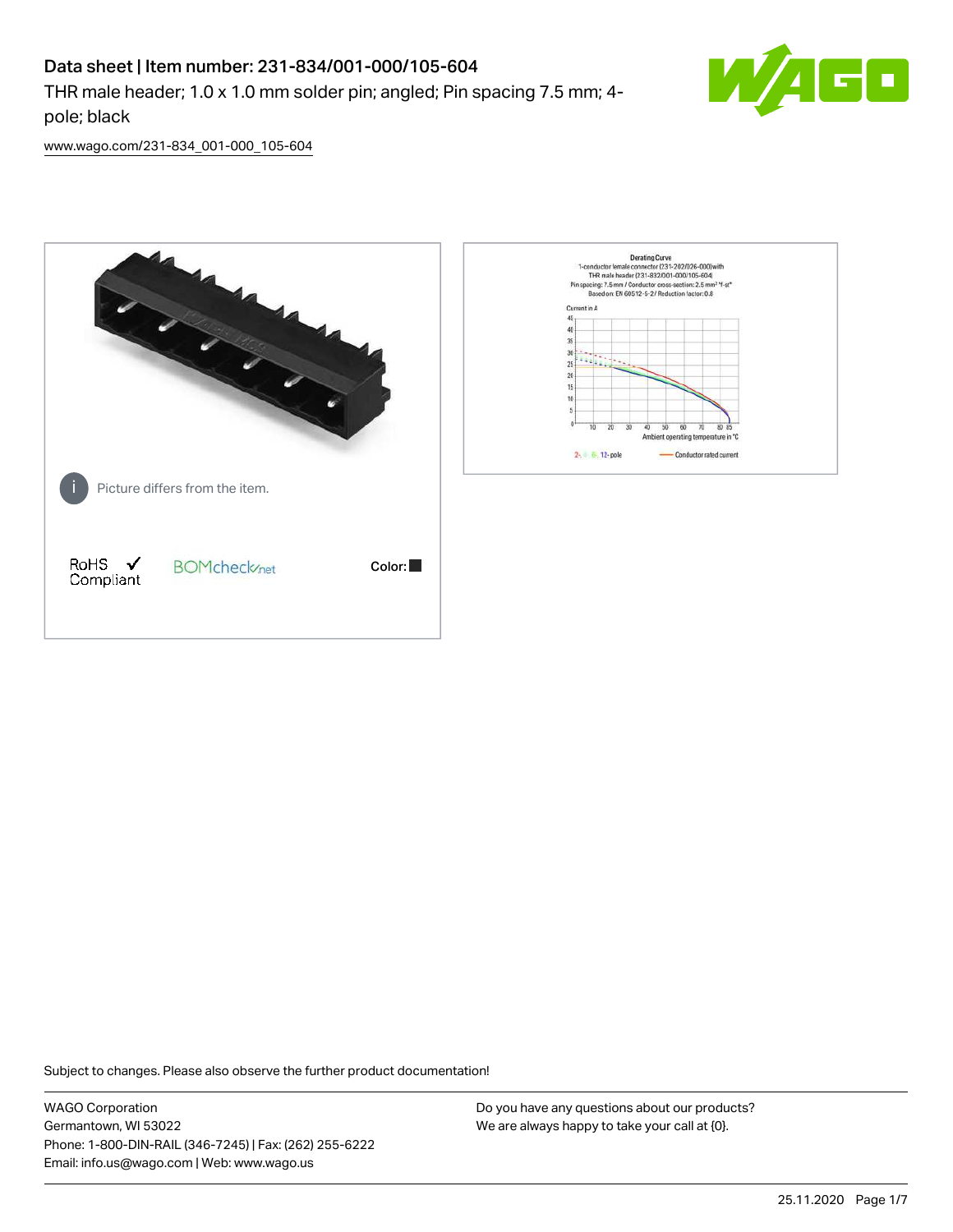



#### Item description

- $\blacksquare$ THR male headers for reflow soldering in SMT applications
- $\blacksquare$ Available in tape-and-reel packaging for automated pick-and-place PCB assembly
- $\qquad \qquad \blacksquare$ Also available in bulk packaging for manual placement
- $\blacksquare$ Male headers may be mounted horizontally or vertically
- $\blacksquare$ With coding fingers

#### Safety information 1:

The MCS - MULTI CONNECTION SYSTEM includes connectors without breaking capacity in accordance with DIN EN 61984. When used as intended, these connectors must not be connected/disconnected when live or under load. The circuit design should ensure header pins, which can be touched, are not live when unmated.

### Data Electrical data

#### Ratings per IEC/EN 60664-1

| Ratings per                 | IEC/EN 60664-1 |
|-----------------------------|----------------|
| Rated voltage (III / 3)     | 500 V          |
| Rated surge voltage (III/3) | 6 kV           |

Subject to changes. Please also observe the further product documentation!

| WAGO Corporation                                       | Do you have any questions about our products? |
|--------------------------------------------------------|-----------------------------------------------|
| Germantown. WI 53022                                   | We are always happy to take your call at {0}. |
| Phone: 1-800-DIN-RAIL (346-7245)   Fax: (262) 255-6222 |                                               |
| Email: info.us@wago.com   Web: www.wago.us             |                                               |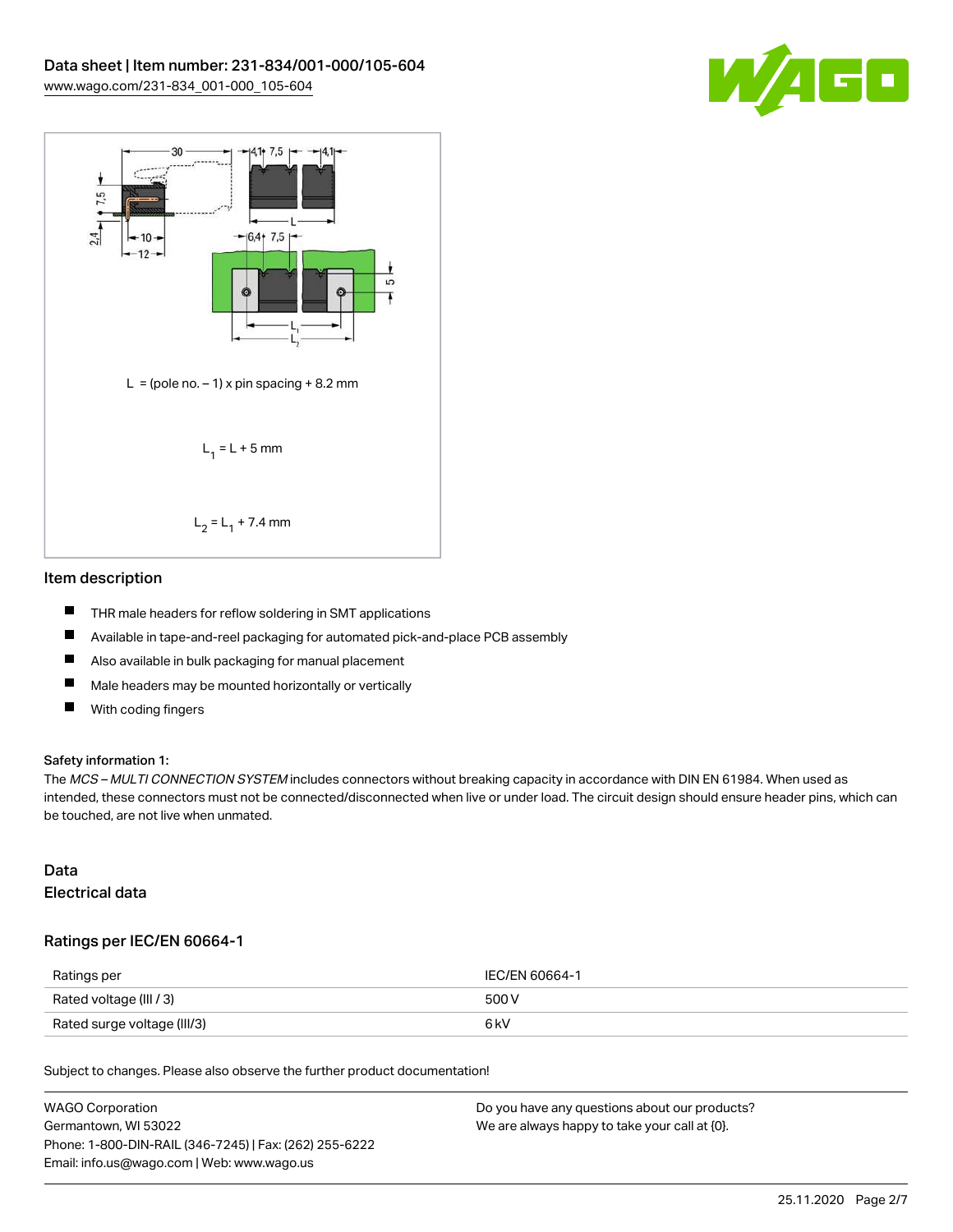W/AGO

|--|

| Rated voltage (III/2)       | 630 V                                                                |
|-----------------------------|----------------------------------------------------------------------|
| Rated surge voltage (III/2) | 6 <sub>k</sub> V                                                     |
| Nominal voltage (II/2)      | 1000V                                                                |
| Rated surge voltage (II/2)  | 6 <sub>k</sub> V                                                     |
| Rated current               | 12A                                                                  |
| Legend (ratings)            | (III / 2) $\triangleq$ Overvoltage category III / Pollution degree 2 |

# Ratings per UL 1059

| Approvals per                  | UL 1059 |
|--------------------------------|---------|
| Rated voltage UL (Use Group B) | 300 V   |
| Rated current UL (Use Group B) | 10 A    |
| Rated voltage UL (Use Group D) | 300 V   |
| Rated current UL (Use Group D) | 10 A    |

#### Ratings per UL 1977

| UL 1977<br>Rated vull<br>⊶⊓ volte⊂<br>__ _ _ _ | .00 /<br>. |
|------------------------------------------------|------------|
| Rate<br>197.                                   | $\sim$     |

# Ratings per CSA

| Approvals per                   | CSA   |
|---------------------------------|-------|
| Rated voltage CSA (Use Group B) | 300 V |
| Rated current CSA (Use Group B) | 10 A  |
| Rated voltage CSA (Use Group D) | 300 V |
| Rated current CSA (Use Group D) | 10 A  |

#### Connection data

| Pole No.                   | 4 |
|----------------------------|---|
| Total number of potentials | 4 |
| Number of connection types |   |
| Number of levels           |   |

#### Physical data

| Pin spacing             | 7.5 mm / 0.295 inch  |
|-------------------------|----------------------|
| Width                   | 30.5 mm / 1.201 inch |
| Height                  | 10.8 mm / 0.425 inch |
| Height from the surface | 8.4 mm / 0.331 inch  |

Subject to changes. Please also observe the further product documentation!

| WAGO Corporation                                       | Do you have any questions about our products? |
|--------------------------------------------------------|-----------------------------------------------|
|                                                        |                                               |
| Germantown. WI 53022                                   | We are always happy to take your call at {0}. |
| Phone: 1-800-DIN-RAIL (346-7245)   Fax: (262) 255-6222 |                                               |
| Email: info.us@wago.com   Web: www.wago.us             |                                               |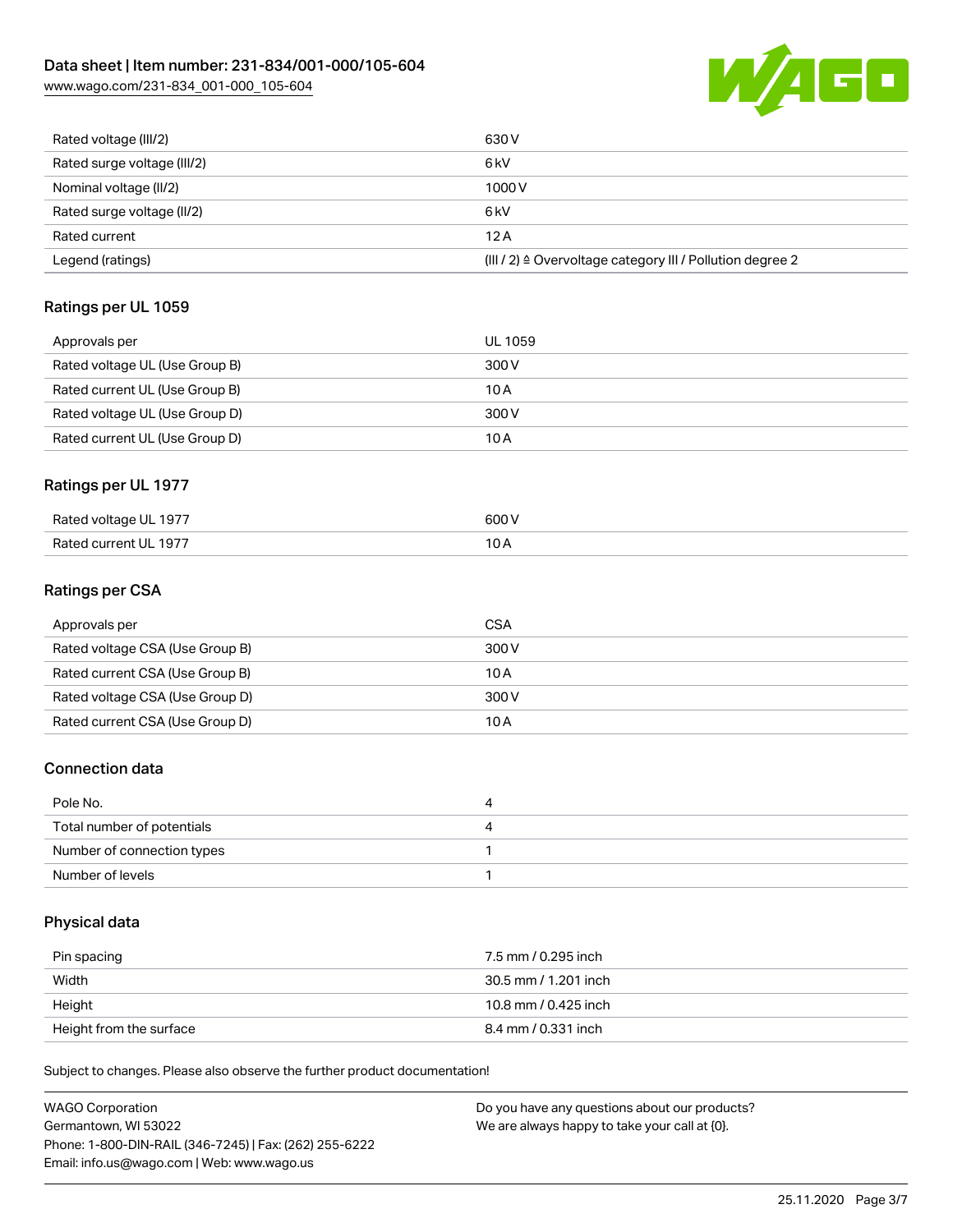[www.wago.com/231-834\\_001-000\\_105-604](http://www.wago.com/231-834_001-000_105-604)



| Depth                              | 12 mm / 0.472 inch         |
|------------------------------------|----------------------------|
| Solder pin length                  | 2.4 mm                     |
| Solder pin dimensions              | 1x1mm                      |
| Plated through-hole diameter (THR) | $1.4$ <sup>(+0.1)</sup> mm |

#### Plug-in connection

| Contact type (pluggable connector) | Male connector/plug |
|------------------------------------|---------------------|
| Connector (connection type)        | for PCB             |
| Mismating protection               | No                  |
| Mating direction to the PCB        |                     |

### PCB contact

| PCB contact                         | THR                                      |
|-------------------------------------|------------------------------------------|
| Solder pin arrangement              | over the entire male connector (in-line) |
| Number of solder pins per potential |                                          |

# Material Data

| Color                       | black                                 |
|-----------------------------|---------------------------------------|
| Material group              |                                       |
| Insulation material         | Polyphthalamide (PPA GF)              |
| Flammability class per UL94 | V0                                    |
| Contact material            | Electrolytic copper $(E_{\text{Cl}})$ |
| Contact plating             | tin-plated                            |
| Fire load                   | 0.041 MJ                              |
| Weight                      | 1.9 <sub>g</sub>                      |

#### Environmental Requirements

| Limit temperature range | $. +100 °C$<br>-60 |  |
|-------------------------|--------------------|--|
|                         |                    |  |

### Commercial data

| Product Group         | 3 (Multi Conn. System) |
|-----------------------|------------------------|
| Packaging type        | <b>BOX</b>             |
| Country of origin     | PL                     |
| <b>GTIN</b>           | 4045454901134          |
| Customs tariff number | 85366990990            |

Subject to changes. Please also observe the further product documentation!

| WAGO Corporation                                       | Do you have any questions about our products? |
|--------------------------------------------------------|-----------------------------------------------|
| Germantown, WI 53022                                   | We are always happy to take your call at {0}. |
| Phone: 1-800-DIN-RAIL (346-7245)   Fax: (262) 255-6222 |                                               |
| Email: info.us@wago.com   Web: www.wago.us             |                                               |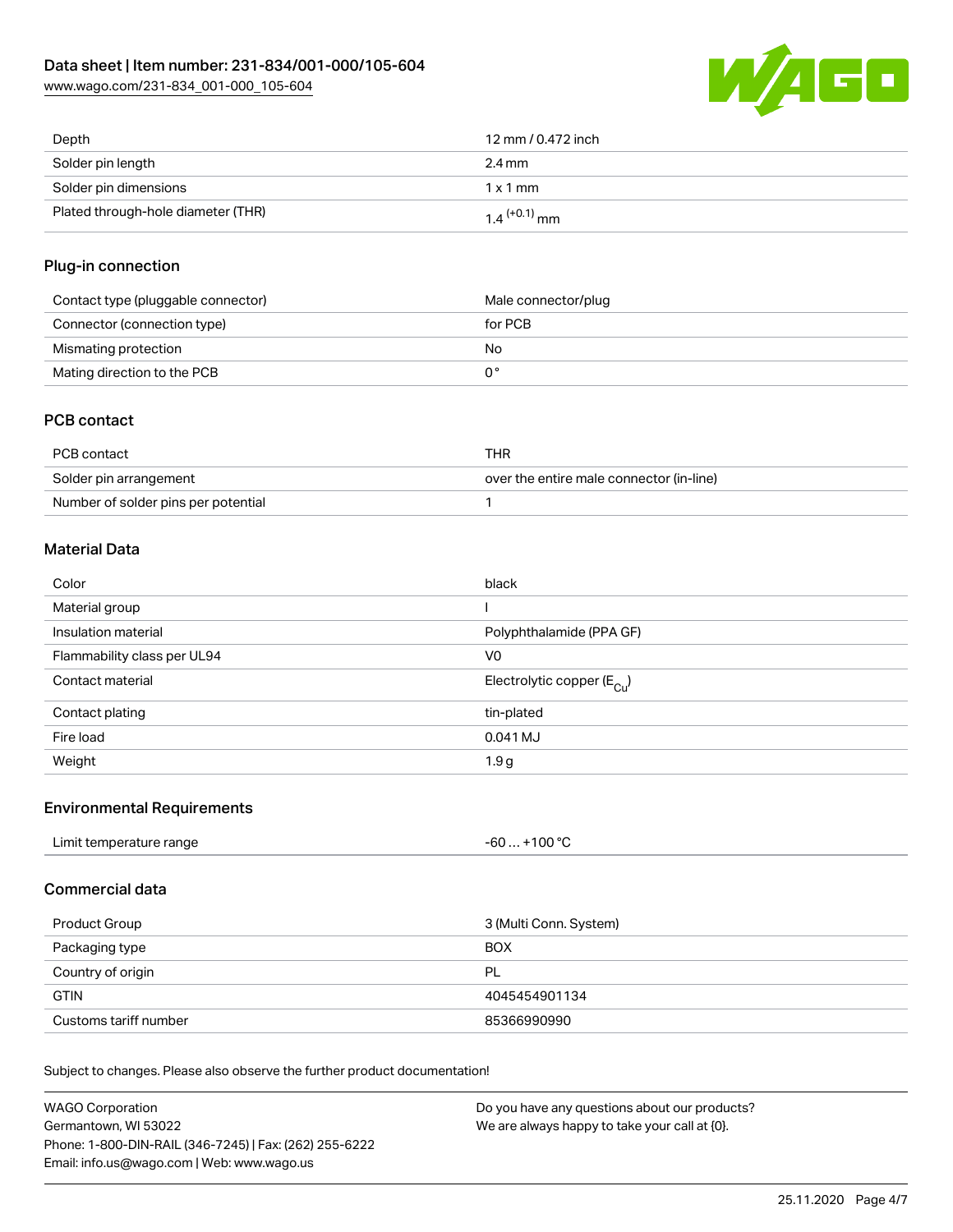

### Approvals / Certificates

Country specific Approvals

| Logo               | Approval                                            | <b>Additional Approval Text</b> | Certificate<br>name |
|--------------------|-----------------------------------------------------|---------------------------------|---------------------|
|                    | CВ<br><b>DEKRA Certification B.V.</b>               | IEC 61984                       | NL-39756            |
|                    | <b>CSA</b><br><b>DEKRA Certification B.V.</b>       | C <sub>22.2</sub>               | 1466354             |
| EMA<br><b>NEUR</b> | <b>KEMA/KEUR</b><br><b>DEKRA Certification B.V.</b> | EN 61984                        | 2190761.01          |

#### Ship Approvals

|              |                             |                                 | Certificate |
|--------------|-----------------------------|---------------------------------|-------------|
| Logo         | Approval                    | <b>Additional Approval Text</b> | name        |
| ABS          | <b>ABS</b>                  | $\overline{\phantom{0}}$        | $19-$       |
| <b>Sight</b> | American Bureau of Shipping |                                 | HG1869876-  |
|              |                             |                                 | <b>PDA</b>  |
| PROV20       |                             |                                 |             |

#### UL-Approvals

| Logo | Approval                             | <b>Additional Approval Text</b> | Certificate<br>name |
|------|--------------------------------------|---------------------------------|---------------------|
| Ъ.   | UR<br>Underwriters Laboratories Inc. | <b>UL 1059</b>                  | E45172              |
| J    | UR<br>Underwriters Laboratories Inc. | <b>UL 1977</b>                  | 20150318-<br>E45171 |

#### Counterpart

 $\mathbf{r}$ 



Subject to changes. Please also observe the further product documentation!

WAGO Corporation Germantown, WI 53022 Phone: 1-800-DIN-RAIL (346-7245) | Fax: (262) 255-6222 Email: info.us@wago.com | Web: www.wago.us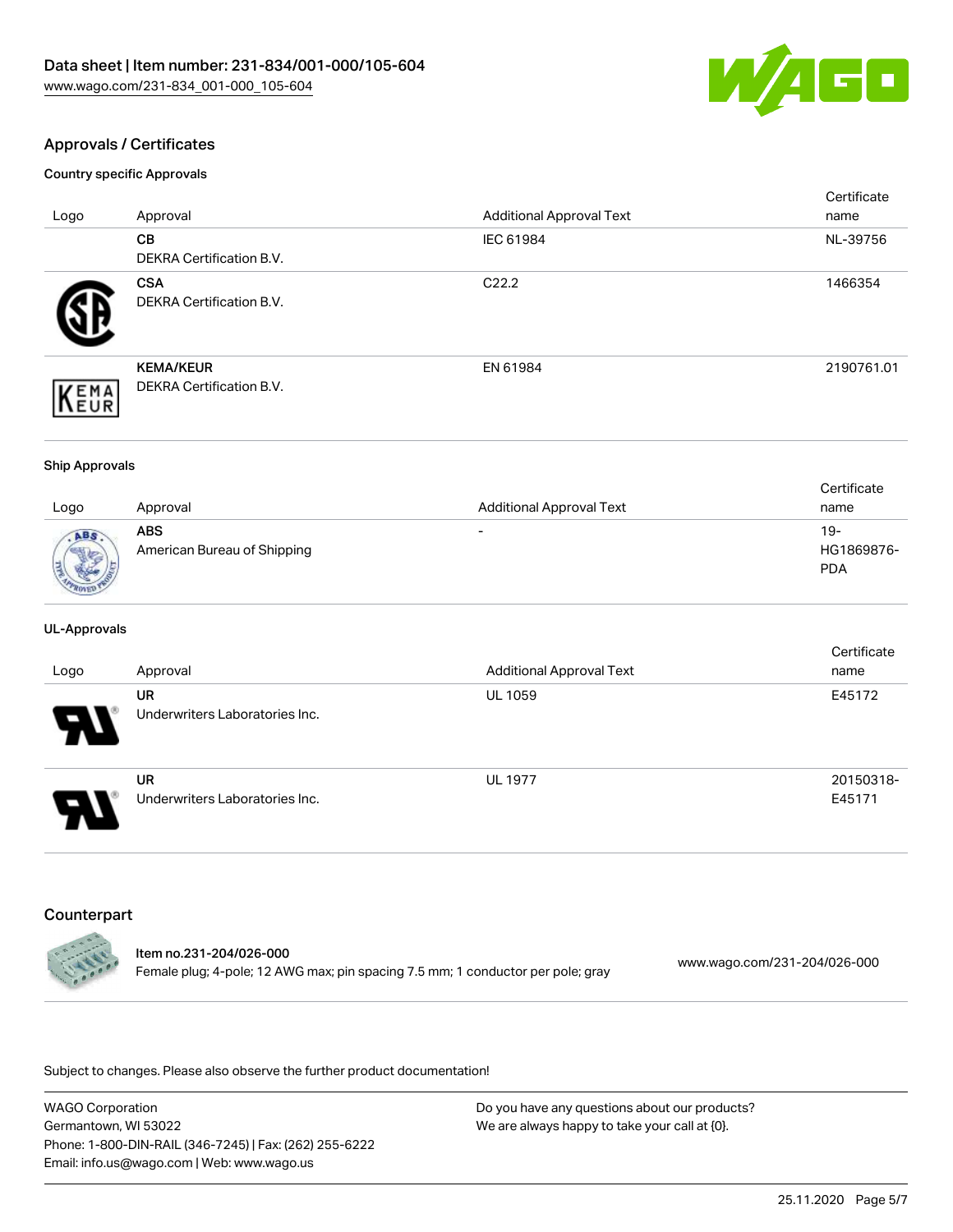

#### Compatible products

#### Marking accessories

|                               | Item no.: 210-833                                               |             |                      |                      |
|-------------------------------|-----------------------------------------------------------------|-------------|----------------------|----------------------|
|                               | Marking strips; on reel; 6 mm wide; plain; Self-adhesive; white |             |                      | www.wago.com/210-833 |
|                               | Item no.: 210-834                                               |             |                      |                      |
|                               | Marking strips; on reel; 5 mm wide; plain; Self-adhesive; white |             | www.wago.com/210-834 |                      |
| Coding                        |                                                                 |             |                      |                      |
|                               | Item no.: 231-130                                               |             |                      |                      |
|                               | Coding key; snap-on type; light gray                            |             |                      | www.wago.com/231-130 |
|                               | Item no.: 231-500                                               |             |                      |                      |
|                               | Spacer; for formation of groups; light gray                     |             |                      | www.wago.com/231-500 |
| <b>Downloads</b>              |                                                                 |             |                      |                      |
| <b>Documentation</b>          |                                                                 |             |                      |                      |
| <b>Additional Information</b> |                                                                 |             |                      |                      |
| Technical explanations        |                                                                 | Apr 3, 2019 | pdf                  | Download             |
|                               |                                                                 | 3.6 MB      |                      |                      |

#### CAD files

### CAD data

| 2D/3D Models 231-834/001-000/105-604 | URL | Download |
|--------------------------------------|-----|----------|
|                                      |     |          |

#### Installation Notes

Coding



Coding a male header – fitting coding key(s).

Subject to changes. Please also observe the further product documentation! Product family

WAGO Corporation Germantown, WI 53022 Phone: 1-800-DIN-RAIL (346-7245) | Fax: (262) 255-6222 Email: info.us@wago.com | Web: www.wago.us